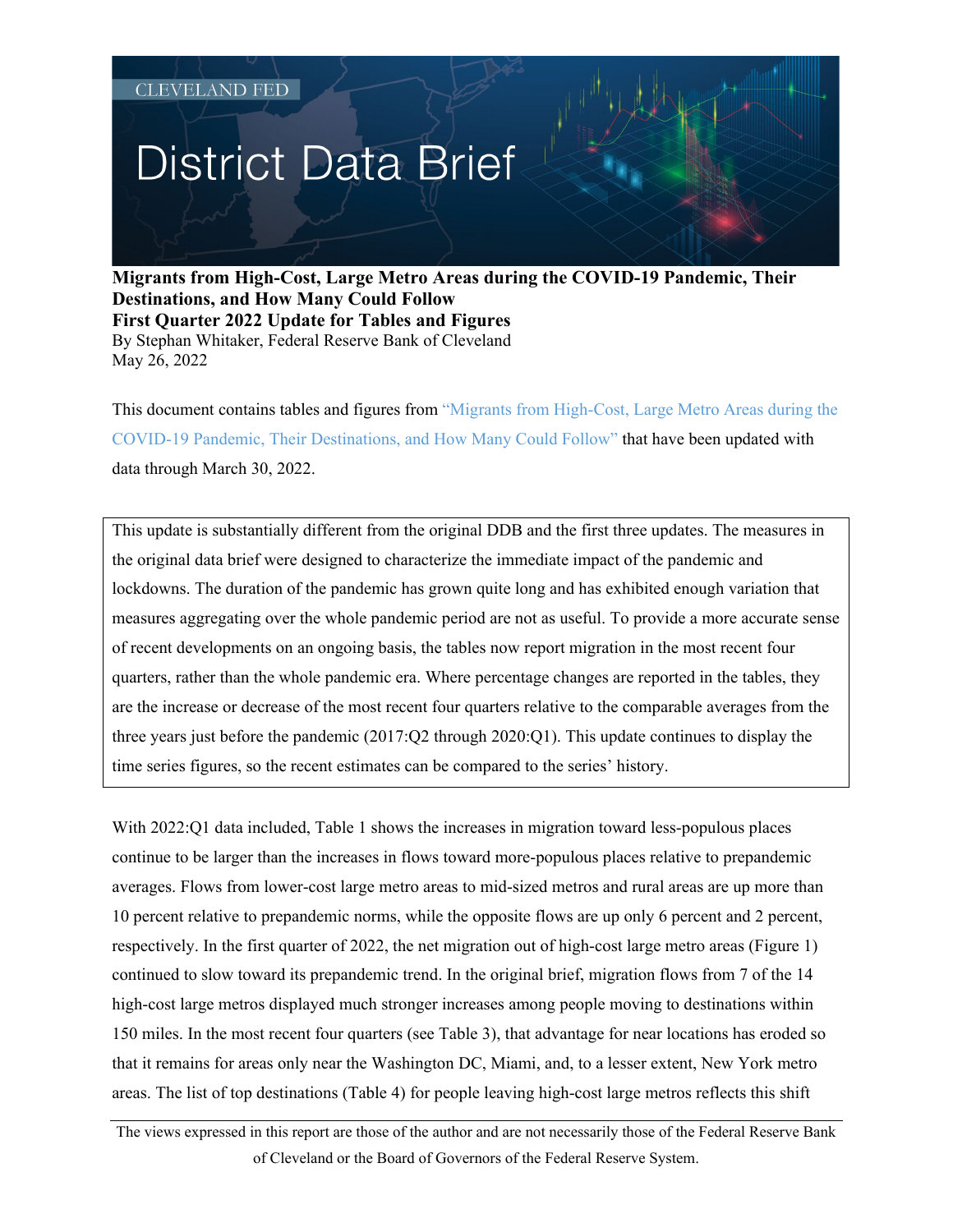toward more distant destinations. Scranton, Pennsylvania, which is 120 miles from New York, fell off the list. Joining the list is Greenville, South Carolina, which is almost 500 miles from the nearest high-cost large metro, Washington DC.

|                                                   | To high-cost, large<br>metro areas $(>2M)$ |        | To lower-cost, large<br>metro areas $(>2M)$ |        | To midsized metro<br>areas $(500K-2M)$ |        | To small metro areas<br>$(500K),$ towns, and<br>rural areas |        |
|---------------------------------------------------|--------------------------------------------|--------|---------------------------------------------|--------|----------------------------------------|--------|-------------------------------------------------------------|--------|
|                                                   | <b>Migrants</b>                            | Change | <b>Migrants</b>                             | Change | <b>Migrants</b>                        | Change | <b>Migrants</b>                                             | Change |
| From high-cost, large metro<br>areas $(>2M)$      | 895,620                                    | 4.7    | 651,180                                     | 19.8   | 595,220                                | 18.5   | 748,940                                                     | 14.8   |
| From lower-cost, large metro<br>areas $(>2M)$     | 451,940                                    | 0.7    | 495,640                                     | 4.9    | 476,840                                | 10.5   | 794,100                                                     | 11.7   |
| From midsized metro areas<br>$(500K-2M)$          | 430,420                                    | 0.6    | 484,940                                     | 6.0    | 544,040                                | 6.1    | 846,920                                                     | 9.7    |
| From small metro areas, towns,<br>and rural areas | 536,120                                    | $-1.1$ | 752,040                                     | 1.9    | 843,860                                | 5.3    | 1,964,780                                                   | 5.0    |

## **Table 1. Estimated Interregional Gross Migration by Type of Region during the Last Four Quarters (2021:Q2 through 2022:Q1)**

Notes: Populations indicated in parentheses. The percentage change is relative to the average equivalent migration flows from 2017:Q2 to 2020:Q1. Sources: Federal Reserve Bank of New York Consumer Credit Panel/Equifax Data, American Community Survey, National Association of Realtors, and author's calculations.





Sources: Federal Reserve Bank of New York Consumer Credit Panel/Equifax Data, American Community Survey, National Association of Realtors, and author's calculations.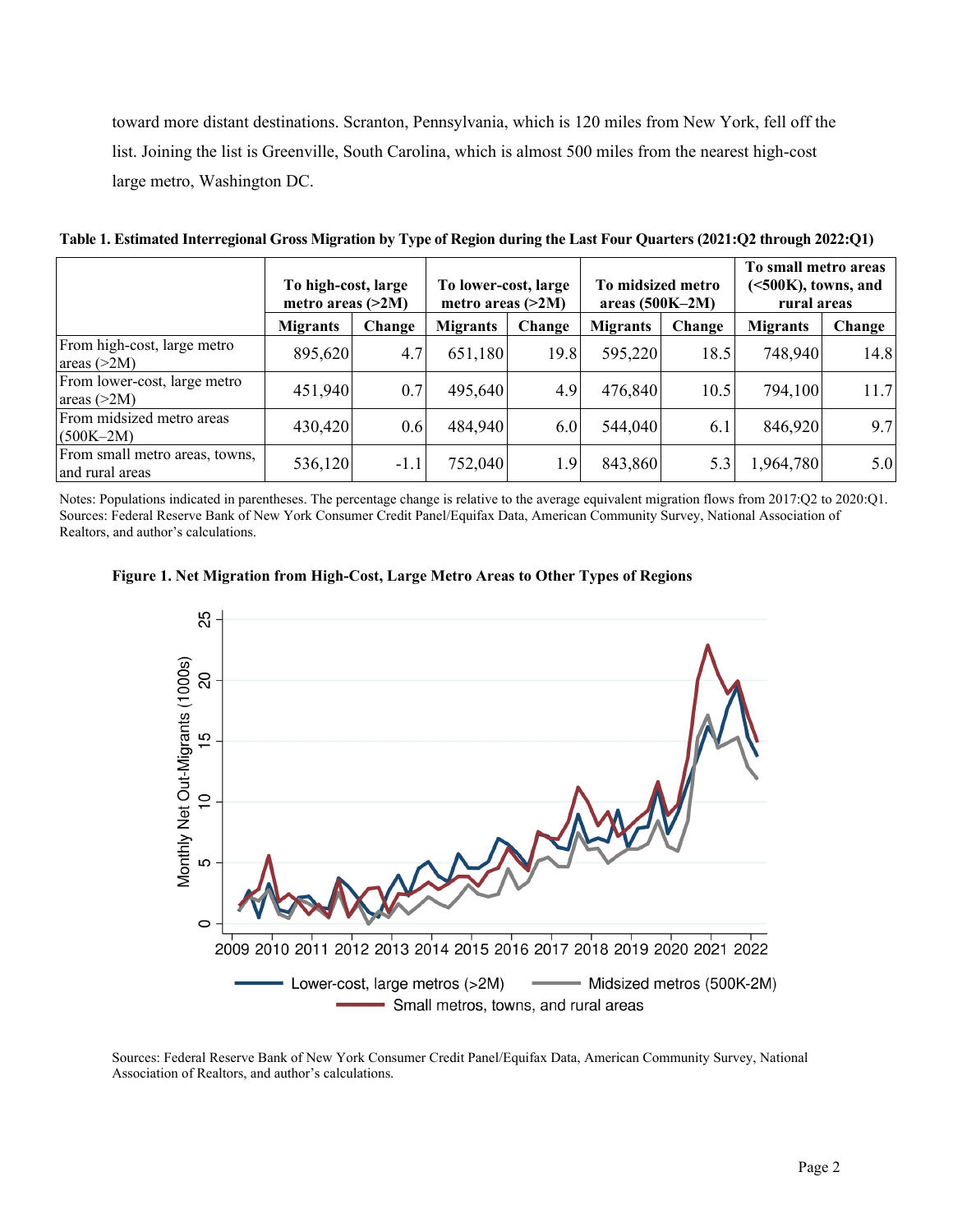|                   | To high-cost, large<br>metro areas $(>2M)$ |        | To lower-cost,<br>large metro areas<br>(>2M) |               |                                      |        | To small metro<br>areas $(<500K)$ , |        |
|-------------------|--------------------------------------------|--------|----------------------------------------------|---------------|--------------------------------------|--------|-------------------------------------|--------|
|                   |                                            |        |                                              |               | To midsized metro<br>areas (500K-2M) |        | towns, and rural<br>areas           |        |
|                   | <b>Migrants</b>                            | Change | <b>Migrants</b>                              | <b>Change</b> | <b>Migrants</b>                      | Change | <b>Migrants</b>                     | Change |
| New York, NY      | 125,300                                    | 6.8    | 149,000                                      | 25.0          | 141,020                              | 22.7   | 115,560                             | 19.5   |
| Los Angeles, CA   | 190,080                                    | 9.1    | 89,220                                       | 33.0          | 69,420                               | 23.9   | 61,280                              | 12.8   |
| Washington, DC    | 47,060                                     | $-7.9$ | 76,540                                       | 6.8           | 55,420                               | 8.7    | 68,400                              | 9.1    |
| Chicago, IL       | 45,920                                     | $-1.2$ | 68,940                                       | 11.6          | 47,600                               | 14.8   | 75,780                              | 11.5   |
| Miami, FL         | 47,220                                     | $-3.1$ | 64,060                                       | 11.3          | 50,280                               | 22.3   | 57,760                              | 11.1   |
| San Francisco, CA | 99,620                                     | 14.7   | 29,320                                       | 30.5          | 33,040                               | 26.0   | 50,740                              | 19.9   |
| Riverside, CA     | 88,320                                     | 6.1    | 30,360                                       | 32.9          | 20,720                               | 15.8   | 36,780                              | 27.4   |
| Boston, MA        | 38,240                                     | 2.0    | 21,400                                       | 3.8           | 59,200                               | 11.3   | 42,520                              | 14.9   |
| Seattle, WA       | 33,980                                     | $-0.9$ | 29,040                                       | 23.2          | 24,320                               | 10.5   | 62,920                              | 12.1   |
| San Diego, CA     | 58,680                                     | 0.9    | 27,440                                       | 16.1          | 25,000                               | 16.9   | 32,480                              | 11.3   |
| Denver, CO        | 18,540                                     | $-0.4$ | 26,760                                       | 12.0          | 27,320                               | 17.2   | 53,580                              | 19.3   |
| San Jose, CA      | 56,060                                     | 6.0    | 13,780                                       | 45.1          | 14,460                               | 24.9   | 17,840                              | 8.8    |
| Portland, OR      | 18,980                                     | $-1.8$ | 14,320                                       | 28.3          | 12,120                               | 19.6   | 41,280                              | 14.3   |
| Sacramento, CA    | 27,620                                     | 4.3    | 11,000                                       | 26.8          | 15,300                               | 25.7   | 32,020                              | 15.5   |

**Table 2. Estimated Gross Migration from the High-Cost, Large Metro Areas to Other Types of Regions during the Last Four Quarters (2021:Q2 through 2022:Q1)** 

Notes: Populations indicated in parentheses. The percentage change is relative to the average equivalent migration flows from 2017:Q2 to 2020:Q1. The city name indicates the core based statistical area [\(www.census.gov/geographies/reference](https://www.census.gov/geographies/reference-maps/2020/geo/cbsa.html)[maps/2020/geo/cbsa.html\)](https://www.census.gov/geographies/reference-maps/2020/geo/cbsa.html).

Sources: Federal Reserve Bank of New York Consumer Credit Panel/Equifax Data, American Community Survey, National Association of Realtors, and author's calculations.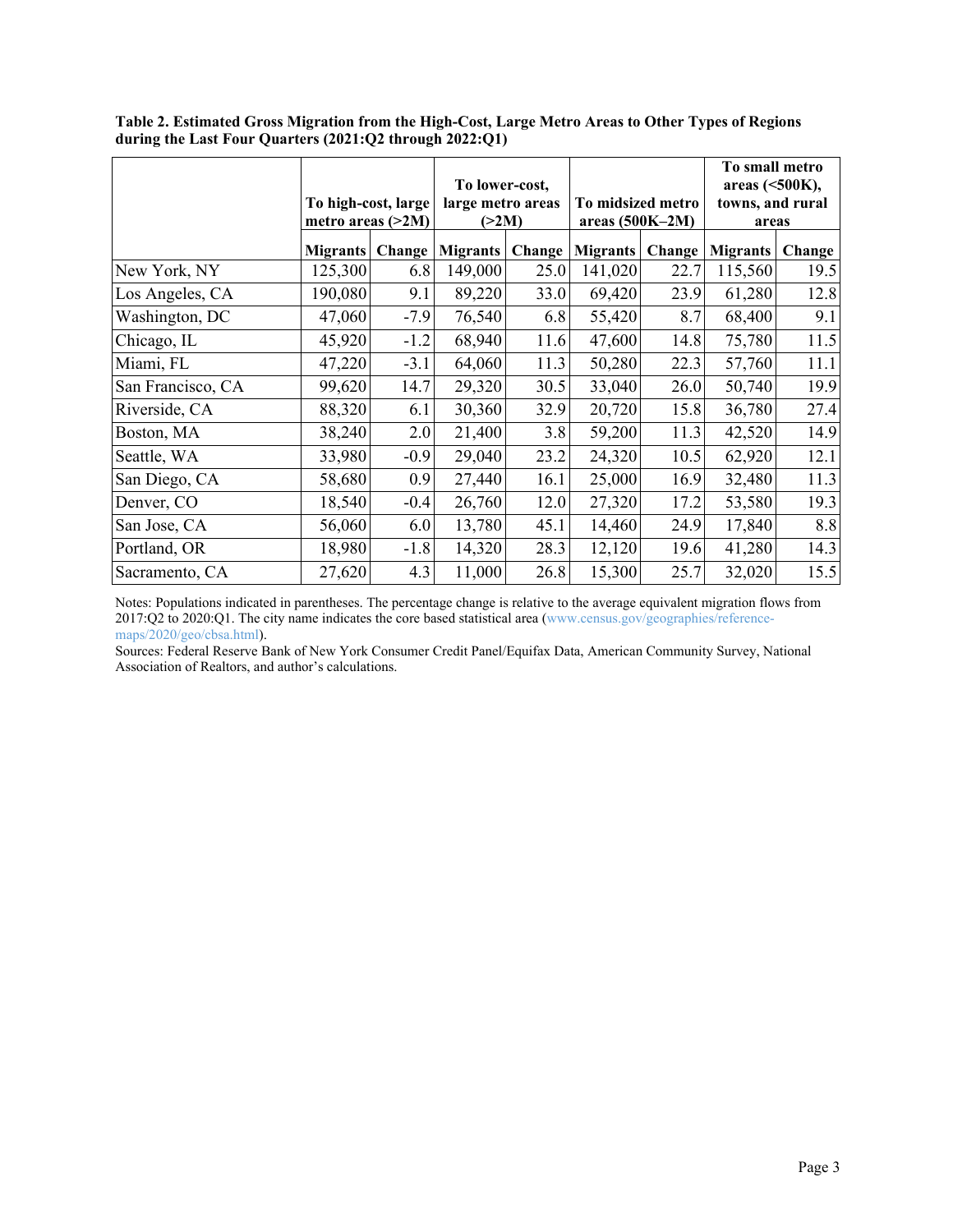|                   | To other regions<br>within 150 miles |        | To other regions<br>beyond 150 miles |        |  |
|-------------------|--------------------------------------|--------|--------------------------------------|--------|--|
|                   | <b>Migrants</b>                      | Change | <b>Migrants</b>                      | Change |  |
| New York, NY      | 130,280                              | 22.1   | 400,600                              | 17.3   |  |
| Los Angeles, CA   | 139,940                              | 15.0   | 270,060                              | 17.4   |  |
| Washington, DC    | 78,060                               | 10.2   | 169,360                              | 2.2    |  |
| Chicago, IL       | 42,500                               | 12.0   | 195,740                              | 8.9    |  |
| Miami, FL         | 35,360                               | 43.7   | 183,960                              | 5.3    |  |
| San Francisco, CA | 80,000                               | 18.5   | 132,720                              | 20.3   |  |
| Riverside, CA     | 76,420                               | 7.9    | 99,760                               | 21.7   |  |
| Boston, MA        | 66,820                               | 10.5   | 94,540                               | 7.6    |  |
| Seattle, WA       | 33,780                               | 2.0    | 116,480                              | 13.2   |  |
| San Diego, CA     | 34,720                               | 3.5    | 108,880                              | 10.2   |  |
| Denver, CO        | 28,540                               | 12.9   | 97,660                               | 14.3   |  |
| San Jose, CA      | 50,780                               | 7.7    | 51,360                               | 18.8   |  |
| Portland, OR      | 24,100                               | 6.5    | 62,600                               | 15.7   |  |
| Sacramento, CA    | 33,280                               | 9.7    | 52,660                               | 17.7   |  |

**Table 3. Estimated Gross Migration from High-Cost, Large Metro Areas to Other Regions by Distance during the Last Four Quarters (2021:Q2 through 2022:Q1)** 

Notes: The percentage change is relative to the average equivalent migration flows 2017:Q2 to 2020:Q1. The city name indicates the core based statistical area [\(www.census.gov/geographies/reference-maps/2020/geo/cbsa.html\)](https://www.census.gov/geographies/reference-maps/2020/geo/cbsa.html). Sources: Federal Reserve Bank of New York Consumer Credit Panel/Equifax Data, American Community Survey, National Association of Realtors, and author's calculations.